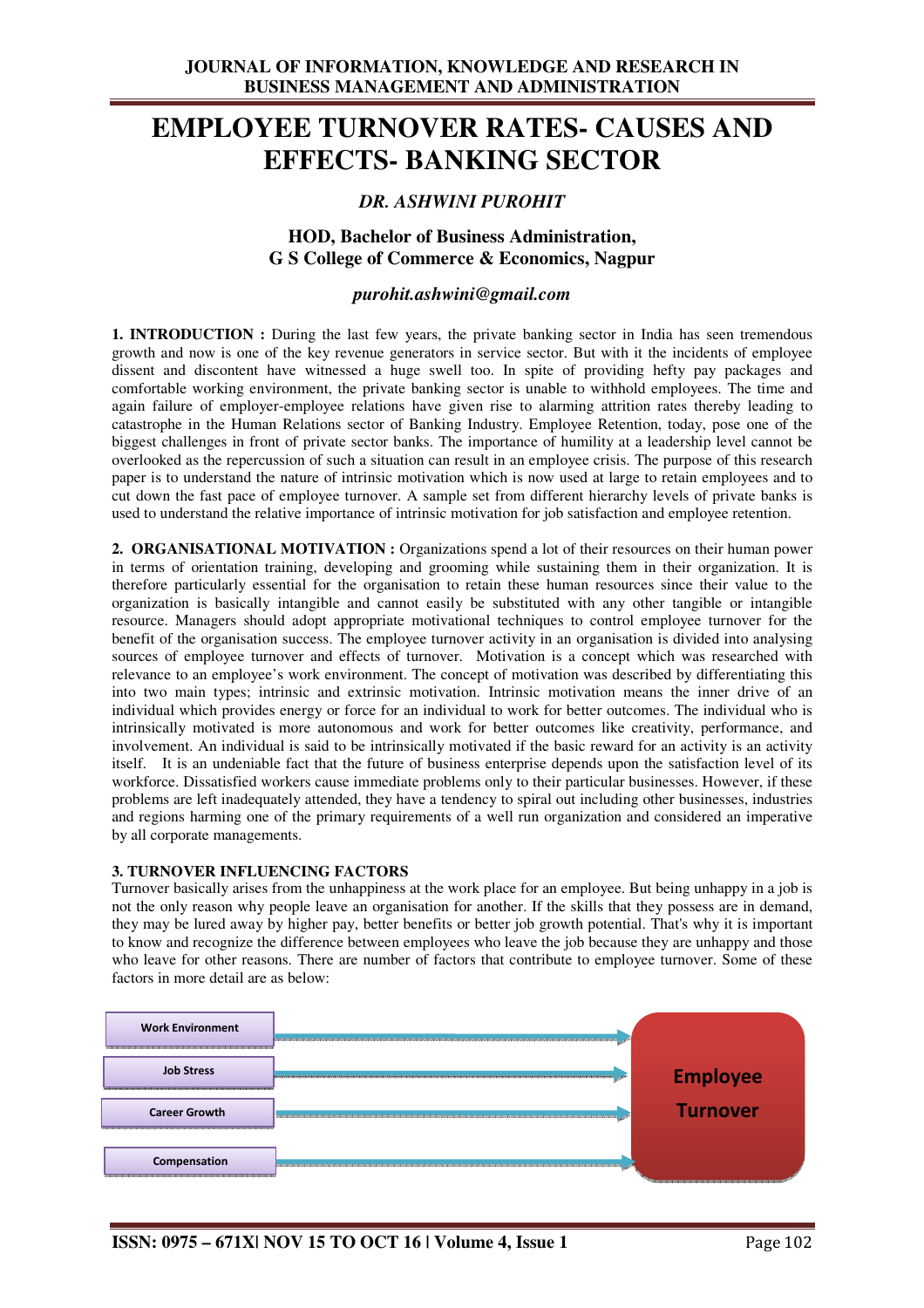**(i) The Compensation** - In exit interviews, one of the most common reasons given for leaving the job is the availability of higher paying jobs. Some minimum wage workers reported for leaving one job to another that pays only 50 paisa an hour more. Obviously, in a better economy the availability of alternative jobs plays a role in turnover, but this tends to be overstated in exit interviews.

**(ii) The characteristics of the job** - Some jobs are intrinsically more attractive than others. A job's attractiveness will be affected by many characteristics, including its repetitiveness, challenges, danger, perceived importance and capacity to elicit a sense of accomplishment.

**(iii) Demographics** - Empirical studies have demonstrated that turnover is associated in particular situations with demographic and biographical characteristics of workers.

**(iv)The person** - In addition to the factors listed above, there are also factors specific to the individual that can influence turnover rates. These include both personal and trait-based factors. Personal factors include things such as changes in family situation, a desire to learn a new skill or trade or an unsolicited job offer. In addition to these personal factors, there are also trait-based or personality features that are associated with turnover.

**(v) Job Stress-** Employees who are placed in jobs that are too difficult for them or whose skills are underutilized may become discouraged and quit the job.

**(vi)Career Growth** – If the job is basically a dead-end proposition, this should be explained before hiring so as not to mislead the employee. The job should be described precisely, without raising false hopes for growth and advancement in the position.

**(vii)Work Environment** −Since employees generally want to do a good job, it remains an unwritten rule that they crave for appreciation and acknowledgement. Even the most seasoned employee, once in a while, needs to be told that he/ she is heading in the right direction.

**(viii) Inadequate or lackluster supervision and training** −Employees need guidance and direction. New employees may need extra help in learning an unfamiliar job. Similarly, the absence of a training program may cause workers to fall behind in their level of performance and feel that their abilities are lacking.

**4. RESEARCH METHODOLOGY :** This research was conducted by interviewing total 97 people comprising, top, and middle and lower level management of organizations and the workers to find out the causes of turnover in terms of salaries, working environment, security of jobs etc. The main concern was why does an employee plan to leave a job and if not, why? Also to find out how employers plan to retain their employees through extra benefits and what maybe the other possible solutions to control employees planning to quit.

**Methodology:** Being descriptive study, survey method was adopted for data collection to discover the factors. Data was analysed by using Cronbach's Alpha, correlation and regression in SPSS software.

First one, for the employers, the questionnaires were related to the view of the employee turnover, causes of turnover, their plan to prevent turnover in their organizations and the second one for employees; questionnaires about the employee's personal information related to their organizations, their view about turn over and their jobs.

### **HYPOTHESES**

H0: There is no relationship between work environment and employee turnover.

H1: There is a significant relationship between work environment and employee turnover.

H0: There is no relationship between job stress and employee turnover

H1: There is a significant relationship between job stress and employee turnover

Table 1 depicted below presents an overall turnover rate among studied organizations both from private and government sectors. It indicates that turnover rate is much higher in private sectors than government sectors. On an average, research studies say that, the turnover rate in government sectors is 8.87 % whereas in private sectors it is 26.67 %. This may happen due to the security of job in government sectors is higher than private one though salary structures is higher in private sectors than government one.After collection of data, the information was analyzed to represent the results graphically. Finally all the outcomes were marked out and concluded the recommendations for further research.

| <b>Causes of Turnover</b> | No of people mentioned | <b>Percent of response</b> |  |
|---------------------------|------------------------|----------------------------|--|
| <b>Irregular Payment</b>  | 12                     | 12                         |  |
| Less Salary               | 32                     | 33                         |  |
| Improper management       | 10                     | 10                         |  |
| Job location              |                        | −                          |  |
| Better job option         | 10                     | 10                         |  |

### **Table: 1 Causes of Turnover**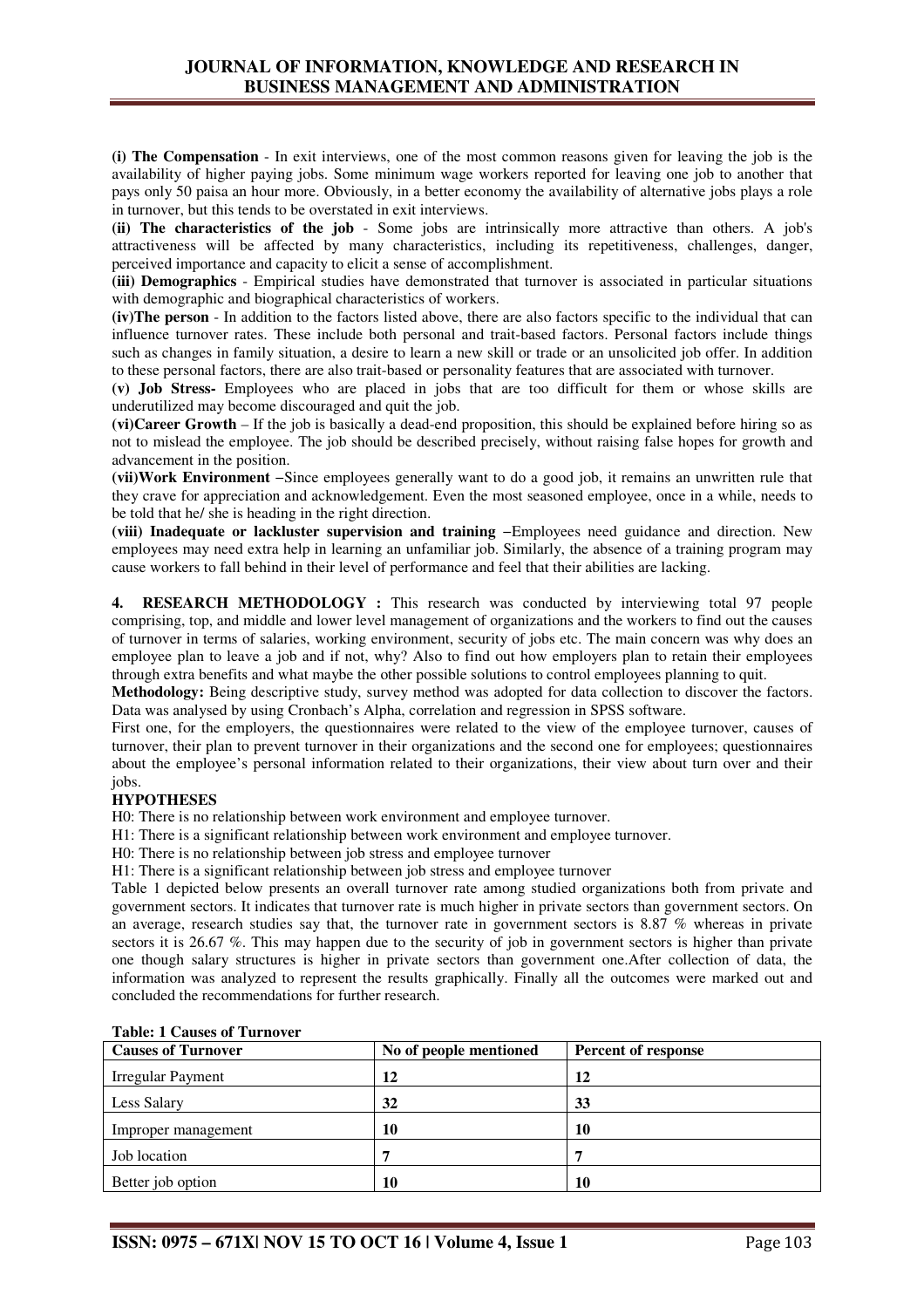# **JOURNAL OF INFORMATION, KNOWLEDGE AND RESEARCH IN BUSINESS MANAGEMENT AND ADMINISTRATION**

| Noisy work atmosphere      | 6 | 6            |
|----------------------------|---|--------------|
| Insufficient medical       |   |              |
| Allowance                  | 2 | $\mathbf{2}$ |
| Leaving tendency of people |   |              |
| Job insecurity             | 5 | 5            |
| Job dissatisfaction        | 3 | 3            |
| Working time               |   |              |
| Less increment             |   |              |
| Behaviour at root level    | 5 | 5            |
| Delay of promotion         |   |              |

### **Graph 1: Causes of Turnover**



Graph 1 shows different causes of turnover that resulted from case studies. It indicates that less salary is the highest parameter causing turnover which is 33% whereas irregular payment, improper management and better job options are other considerations too.

|                               | No of people mentioned |                     |
|-------------------------------|------------------------|---------------------|
| <b>Causes of Turnover</b>     |                        | Percent of response |
| Job is secured                | 17                     | 39                  |
| Good Location                 | 7                      | 16                  |
| Pension                       | 11                     | 25                  |
| Better Salary structure       | 6                      | 14                  |
| <b>Bonus</b>                  | 7                      | 16                  |
| Increment                     | 10                     | 23                  |
| Loan facility                 | 4                      | 9                   |
| Unavailability of another job | 3                      | 7                   |
| Gratuity & Provident Fund     | 4                      | 9                   |
| Easy to leave/ no bond        | 4                      | 9                   |
| Welfare                       | $\mathbf{2}$           | 5                   |

**Table 2: Causes of people staying in the organisation**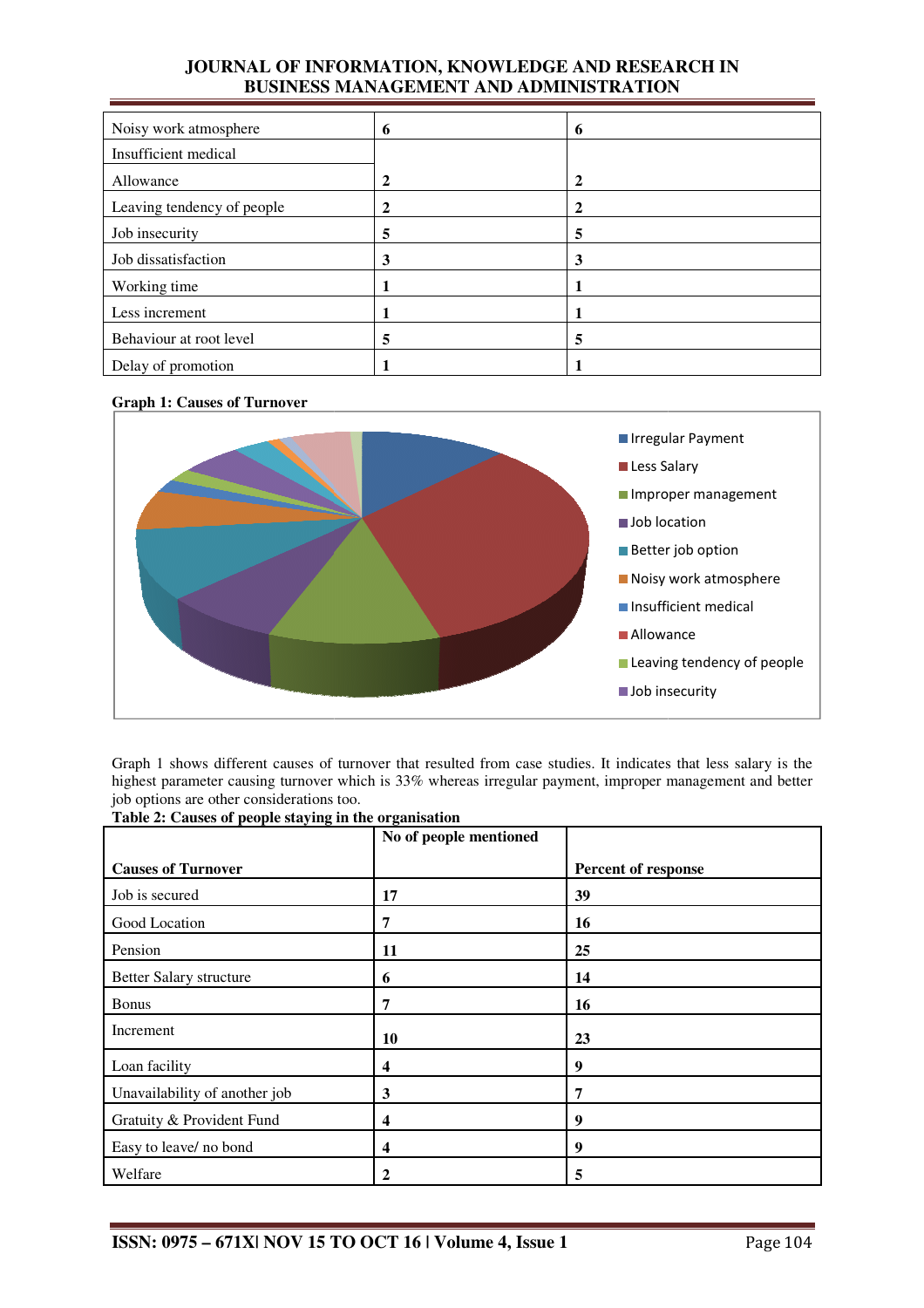# **JOURNAL OF INFORMATION, KNOWLEDGE AND RESEARCH IN BUSINESS MANAGEMENT AND ADMINISTRATION**

| Insurance                |   | 2  |
|--------------------------|---|----|
| <b>Training Programs</b> |   |    |
| Good work environment    | 0 | 14 |
| Timely payment           | 4 | 9  |
| Living cost is lower     |   | 5  |
| Timely promotion         |   |    |
| Reward for performance   |   | 5  |
| Disciplined management   |   | 5  |
| Less Working hours       | 3 |    |

Graph.2 indicates the basic reasons why employees stay in an organization **Graph: 2- Causes of people staying in the organisation**



From the table it is clear that employee prefers job security in the topmost position which is 39% in total. Pension, increment and job location also occupy a considerable amount of choice among employees. **Table: 3 Probable solutions** 

|                                      | No of people mentioned |                            |
|--------------------------------------|------------------------|----------------------------|
| <b>Causes of Turnover</b>            |                        | <b>Percent of response</b> |
| Standard Salary & Compensation       | 35                     | 36                         |
| Increment at par with performance    | 31                     | 32                         |
| <b>Medical Facilities</b>            | 20                     | 21                         |
| Strategies for motivation            | 3                      | 3                          |
| <b>Accommodation Facility</b>        |                        |                            |
| Management practices                 | 2                      | 2                          |
| Relations at work                    | 3                      | 3                          |
| <b>Emergency Funds for employees</b> | п                      | п                          |
| Better work environment              |                        |                            |

It is therefore, very much essential for the management of any organization to provide job security for their employees to reduce turnover rate. It should be kept in mind that replacing a new employee with an old one normally decreases the production rate. At the same time if the newly recruited workers are better than the old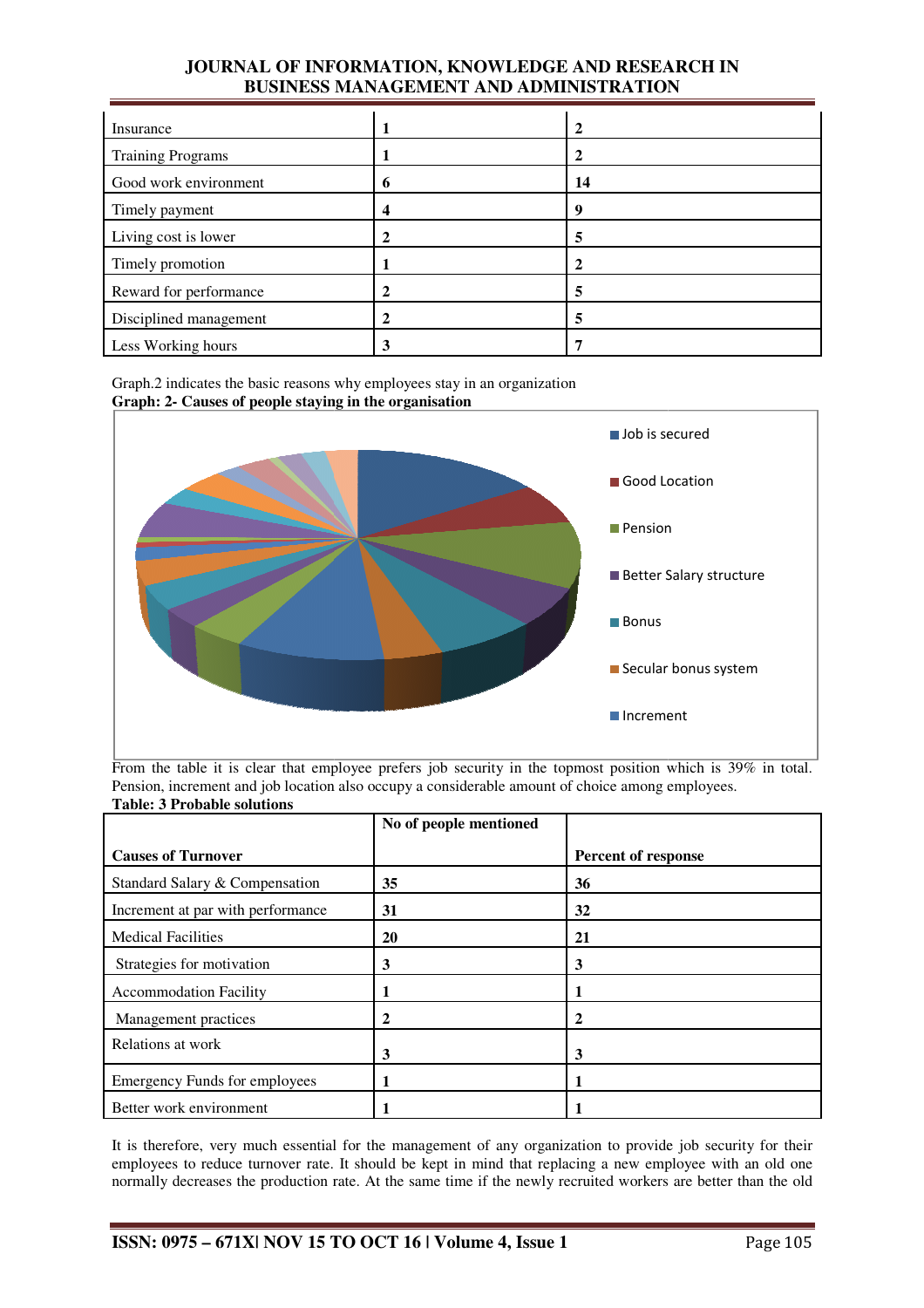# **JOURNAL OF INFORMATION, KNOWLEDGE AND RESEARCH IN BUSINESS MANAGEMENT AND ADMINISTRATION**

ones, it will benefit the company. Turnover at times, are hence considered tradeoffs among organizations. Some recommendations to minimize or reduce turnover rates could be seen in Table 3. **Graph3: Analyses of probable solutions**



According to graph 3, it is seen that standard salary structure is the highest among other choices though standard increment and medical facilities also attract more employees.

### **RESEARCH INSTRUMENT & DATA ANALYSIS**

The instrument used for data collection was questionnaire on a 5-point Likert scale from strongly agree to strongly disagree, where point-1 indicate strongly agree, 2 agree, 3 neutral, 4 disagree and 5 strongly disagree. strongly disagree, where point-1 indicate strongly agree, 2 agree, 3 neutral, 4 disagree and 5 strongly disagree.<br>Data was entered, edited and analyzed by using software SPSS version 16 and Microsoft excel by applying the following techniques; Croon Bach's alpha, Correlation and Regression.

### **CRONBACH'S ALPHA**

#### **Table: 4 Reliability Statistics**

|                  | Cronbach's Alpha based on<br>standardized items |             |
|------------------|-------------------------------------------------|-------------|
| Cronbach's Alpha |                                                 | No of items |
| 0.853            | 0.851                                           | 25          |

To check the internal reliability of the instrument, Cronbach's alpha was run. The value of Cronbach's Alpha comes to 0.853 which is above the standard value proposed by (Nummally, 1978) of 0.60 this shows that our instrument is reliable and we can confidently apply different statistical tests and interpret the results with confidence.

#### **Table 5: CORRELATION ANALYSIS**

|                                 | <b>Employee</b><br>turnover(DV) | Work<br>environment<br>(IV1) | <b>Career</b><br>growth (IV2) | <b>Compensation</b><br>(IV3) | <b>Job stress</b><br>(IV4) |
|---------------------------------|---------------------------------|------------------------------|-------------------------------|------------------------------|----------------------------|
| <b>Employee</b><br>turnover(DV) |                                 | .555                         | .454                          | .2865                        | .5471                      |

Pearson correlation was run to check the relationship of variables with each other and whether any observed variable has perfect covariance with any other variables, which are observed in the study. From the table, it is observed that all relationships were found significant. The correlation value of work environment is .555 which shows that work environment has large impact on employee turnover. There is weak relationship between compensation and employee turnover with the correlation value 0.2865 which is below 0.5, thus showing that compensation has lower impact on employee turnover. It means there is a weak relationship between the compensation and employee turnover. Then job stress having the correlation value 0.5471 which shows that relationship exist between job stress and employee turnover. Job stress has a large impact on employee turnover.